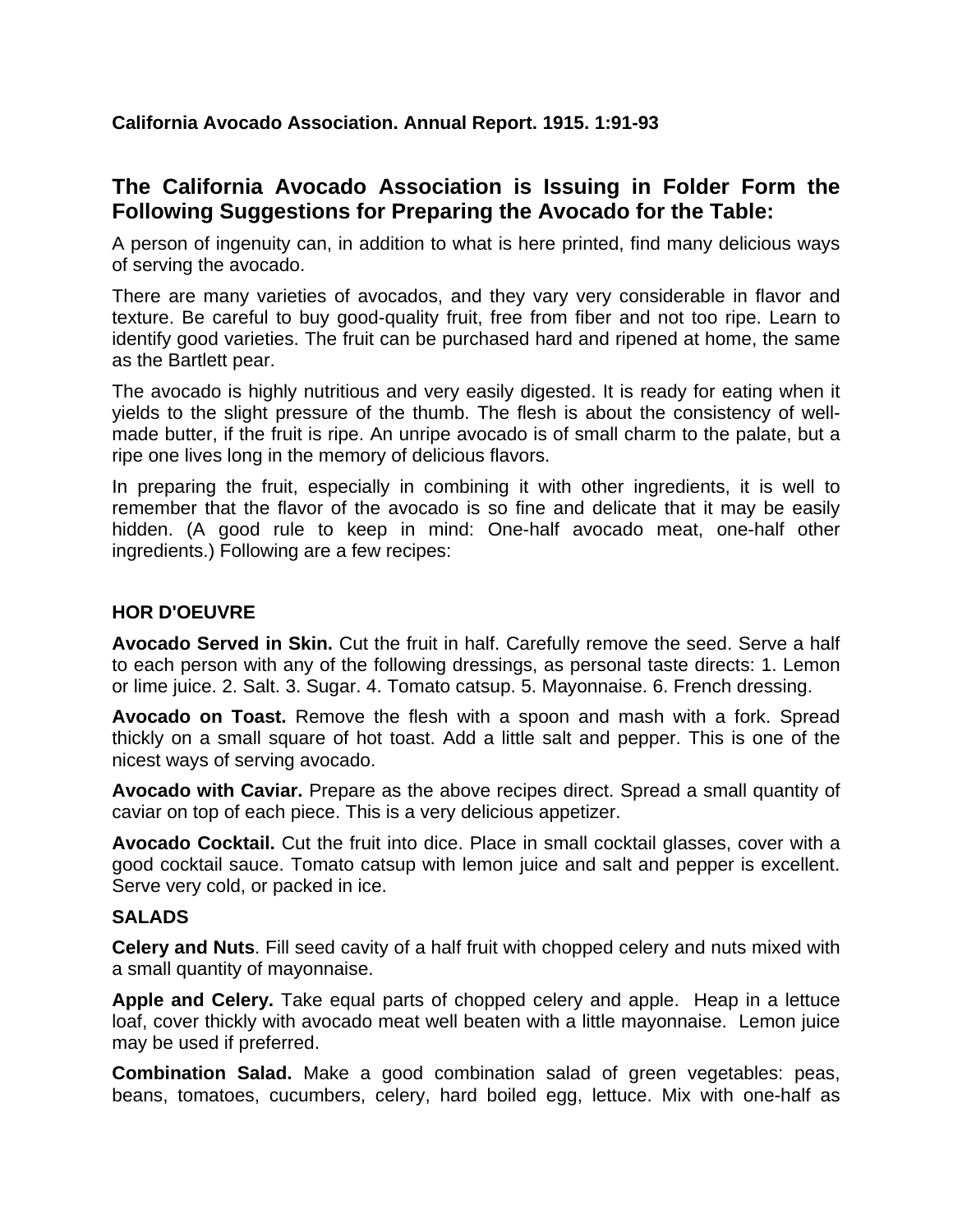much avocado meat. Season with French dressing.

**Avocado on the Half-Shell.** This is only practicable with the thick-skinned variety. Divide fruit in half, carefully remove meat, add yolk of a hard-boiled egg and one tablespoon of French dressing for each fruit. Press through a sieve and pile back in the shell of the avocado. Garnish with boiled whites, finely chopped with parsley.

**Cuban Salad.** In the cavity of a small fruit place three stuffed olives, add lime or lemon juice. A teaspoon of sugar dissolved in the lime or lemon juice is very nice.

**If you care for Onions.** Cut the flesh of the avocado in cubes, mix with chopped onions, lime or lemon juice and salt. A finely chopped boiled egg sprinkled on top makes it very pretty.

**Aspic Jelly made with Avocado.** One-half box gelatine, one-half cup cold water one cup boiling water, two cups mashed avocado, juice of half a lemon salt, cayenne. Soak gelatine in cold water one-half hour. Dissolve in boiling water. Strain and add avocado meat which has been flavored with salt, cayenne and lemon juice. Place on ice to harden. Serve with mayonnaise.

**With Bananas and Apple.** Take one chopped apple, one sliced banana and three medium-sized avocados. Mix in a bowl with either French dressing or mayonnaise. Serve on lettuce leaf.

**Sandwiches.** A good hostess appreciates the value of an original and delicious sandwich. With rye bread—Mash the flesh of three large or six small avocados, season with lemon juice, salt and pepper. Spread between very thin slices of rye bread. A lettuce leaf .may be used in the sandwich if desired. This makes about twenty sandwiches.

**With Chili Pepper.** Chop the fruit with chili pepper. Season carefully and spread between buttered bread, with or without lettuce leaf. The above recipe can be used with nuts or olives in place of the pepper or onions.

**An Original and Delicious Dessert is:** Avocado and chopped dates beaten in whipped cream slightly sweetened.

**Avocado Ice Cream**. Yolks of five eggs, one quart milk, green Maraschino cherries, two cups sugar, four medium-sized avocados, almond or vanilla extracts. Make a boiled custard with the milk, egg and one cup sugar, flavor with almond extract. When the custard is cool add the fruit and freeze. Serve with green Maraschino cherries on top or each dish.

**Avocado with Sea Foods.** A most appetizing form of serving the avocado is to mix equal parts of cold salmon or lobster with the diced fruit, and serve with mayonnaise.

**In Soups.** The avocado is used extensively in the tropics in all kinds of meat soups. Cut in small cubes and add to the soup just before serving.

**For Invalids.** The avocado is recommended by physicians as a most desirable form of food for invalids. It is highly nutritious, containing as high as 25 per cent of fat in the best varieties, according to Government statistics, and yet is very easily digested, so that the most delicate person can eat it freely.